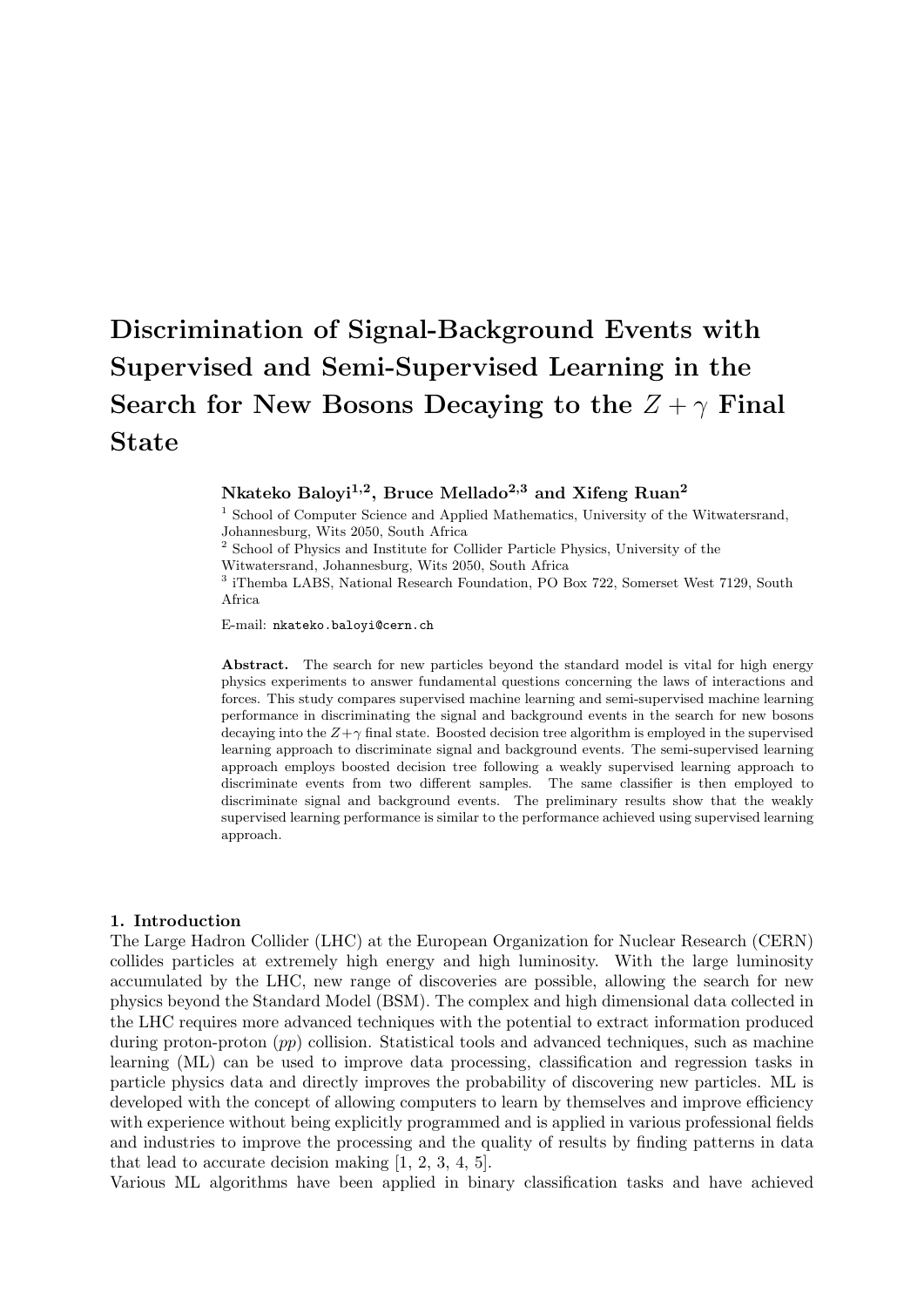good accuracy. Boosting techniques and deep learning techniques have gained popularity in classification and regression tasks due to their ability to achieve better accuracy when applied on weak learning algorithms and trained on huge amount of data, respectively. Boosted decision trees and deep neural networks have been applied widely in different professions, including high energy physics data, and they have proven to be superior in terms of accuracy [2, 6].

This proceedings aims to highlights machine learning approaches that can be used to discriminate signal and background events on simulated data and help develop a model for real data. We develop two machine learning models following the supervised learning and the semi-supervised learning approach. Supervised learning trains a model on labeled data, where the model learns a function that maps the input (Variables) to the output (target labels). Semi-supervised learning is a combination of supervised and unsupervised learning, where labeled and unlabeled instances are used to train a model.

## 2. Data

This study employs the Monte Carlo data sample recorded from 2015-2017 in the pp collision at  $\sqrt{s}$  = 13 TeV with two different types of samples following the 2015+2016 data pileup distribution normalized to the luminosity of  $36.1 \text{ fb}^{-1}$  and the 2017 data pileup distribution normalized to the luminosity of 43.8 fb<sup>-1</sup>, the mc16a and the mc16d data sample respectively. The signal data sample consist of Z boson produced from gluon-gluon fusion sample, real missing transverse energy  $(E_T^{miss})$  from neutrinos produced by Z decay, and the heavy pseudo-scalar particle decaying to Z boson and heavy scalar sample. Missing energy is the energy which is not detected in a particle detector but is expected to be there due to the laws of physics and momentum, obtained from the negative vector sum in the transverse plane of the momenta of all particles detected. The background data is a mixture of the  $tt\gamma$  and  $\gamma$  – Jet background samples. The background contains fake  $E_T^{miss}$ . The data sample for the supervised approach consist of labeled signal  $(S)$  and background  $(B)$  events with 11730 S events and 151534 B events decaying to the  $Z + \gamma$  final state. The second data sample used in this study consists of two different samples of unlabeled data. The first sample is the Monte Carlo events collected from 2015 to 2017 in the pp collision that consists of the  $Z + \gamma$  events with the invariant mass outside 240-280 GeV. The second sample consist of the B mass-window events, between 240 GeV and 280 GeV, of the  $Z + \gamma$  and the BSM monte carlo events. The first sample is made up of only B events, while the second sample consist of mixed  $S$  and mass-window  $B$  events. To evenly distribute the mixture of events in the second sample, we shuffle the sample to avoid having an entire minibatches of highly correlated examples. Table 1 below is the description of the variables used in this study. The variables used include two leptons, a photon and multiple jets.

| Variable      | Description                                                                                       |  |  |  |
|---------------|---------------------------------------------------------------------------------------------------|--|--|--|
| mu            | Average bunch crossing                                                                            |  |  |  |
| dphifjmet     | The angular distance $\Delta(\phi)$ between forward jets and MET                                  |  |  |  |
| dphisjmet     | The angular distance $\Delta(\phi)$ between soft jets and MET                                     |  |  |  |
| ssumpt2       | Subleading vertex sum $P_t$ squared                                                               |  |  |  |
| djpt          | Scalar difference between the vectorial sum $P_t$ of all the jets and leading vectorial sum $P_t$ |  |  |  |
| dsumpt2       | Difference between leading and subleading vertex sum $P_t$ squared                                |  |  |  |
| dphirefjetmet | The angular distance $\Delta(\phi)$ between vectorial sum $P_t$ of all jets and MET               |  |  |  |

Table 1. Input variables description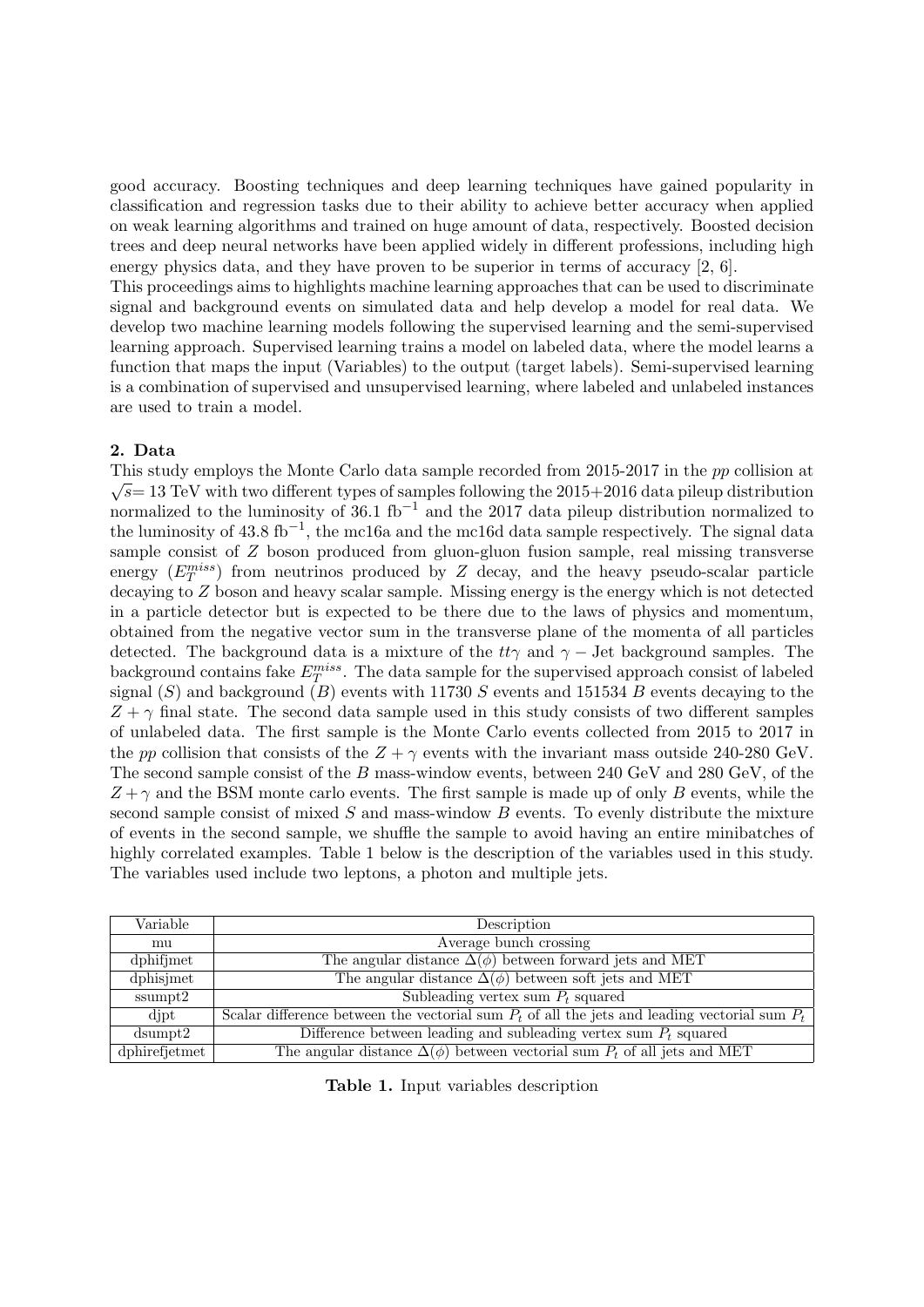### 3. Methodology

The data sample is divided into the low (Low) category and intermediate (Int) category with respect to the transverse missing energy significance  $(S_{E_{T}^{miss}})$ . The Low category falls within the range  $2.5 \leq S_{E_T^{miss}} \leq 3.5 \sqrt{GeV}$  and the Int category i √ range  $2.5 \leq S_{E_T^{miss}} \leq 3.5$   $\sqrt{GeV}$  and the Int category is within the range  $3.5 \leq S_{E_T^{miss}} \leq 5.5$  $\sqrt{GeV}$ . The pre-selection cuts are applied to maximize S and minimize B, where the cut points are scanned regions of S to B efficiency.

This study implements two different approaches, the supervised learning approach and the semisupervised learning approach. For the supervised learning approach, after the pre-selection cuts are applied, the data sample for each category is split into 70% training and 30% testing set. The training set consists of 114284 events with only 8211 S events and 106073 B, and the test set contains 48980 events with 3515 S events and 45461 B, before applying the pre-selection cuts. The Low category consists of 1336 S and 7875 B training events, and 529 S and 3369 B test events. The Int category consists of 3486 S and 3996 B events in the training set and only 1744 B and 1524 S events in the test set. The test set split before any pre-processing and saved on a different file in order to use the same test set for both the supervised and semi-supervised learning approaches. The training set is split into 80% training and 20 % validation in both categories. Synthetic minority oversampling technique (SMOTE) is applied on the training set of each category independently, to reconstruct the  $S$  events, thereby balancing the  $S$  to  $B$  ratio in the training set. SMOTE creates synthetic observations by finding the nearest neighbors of each instance of the minority class based on the euclidean distance between the instances in feature space. The distance is multiplied by a random number between 0 and 1 to create a new (synthetic) observation. The S is oversampled by creating synthetic observations to avoid training the classifier on skewed category distribution, to allow learning to be feasible and reduce bias in the classifier decision making. SMOTE is only applied on the training set to avoid having synthetic observations on the test set. Using K-fold cross validation and GridSearchCV, a process of performing hyper parameter tuning in order to determine optimal values, we find the optimal hyper parameters for each category since both categories consists of different number of events selected based on the  $S_{E_T^{miss}}$ . A 3-fold cross validation is used to first find the optimal maximum depth. The optimal maximum depth is then fixed, and a GridSearchCV hyper-parameter tuning is used to apply all the possible combinations of parameters provided through a list of dictionaries to find the optimal parameters to build a BDT classifier. The validation set is used to evaluate the performance of the classifier while fine tuning the parameters, to ensure there is little-tono overtraining observed from the training and validation accuracy before applying it to the test set. An optimized Boosted decision tree (BDT) is trained on the labeled training set to discriminate the S and B events by learning a function that maps the variables to the target class  $(S \text{ or } B)$ . The test set is used to measure and evaluate the performance of the classifier using some performance metric.

The semi-supervised learning approach employed in this study is called the weakly supervised learning approach. This approach employs the unlabeled data samples of B events and the mixed S and B events sample. The two samples are assigned weak labels, where the B only events in sample 1  $(M1)$  are labeled 0 and the mixed S and B events in sample 2  $(M2)$  are labeled 1. The samples are split into 80% training and 20% validation. We use GridsearchCV and K-fold cross validation to find the optimal hyper parameters. An optimized BDT classifier is trained to discriminate events from  $M1$  and  $M2$ . The same BDT classifier trained to discriminate  $M1$  and  $M2$  events, is used to discriminate the S and B in the test set used in the supervised learning approach. A Study in [7] shows that a weakly learning classifier trained to discriminate events from different samples can be employed to discriminate the S and B and still performs just as well as the supervised learning classifier.

The optimal hyper parameters used for the supervised and semi-supervised learning approach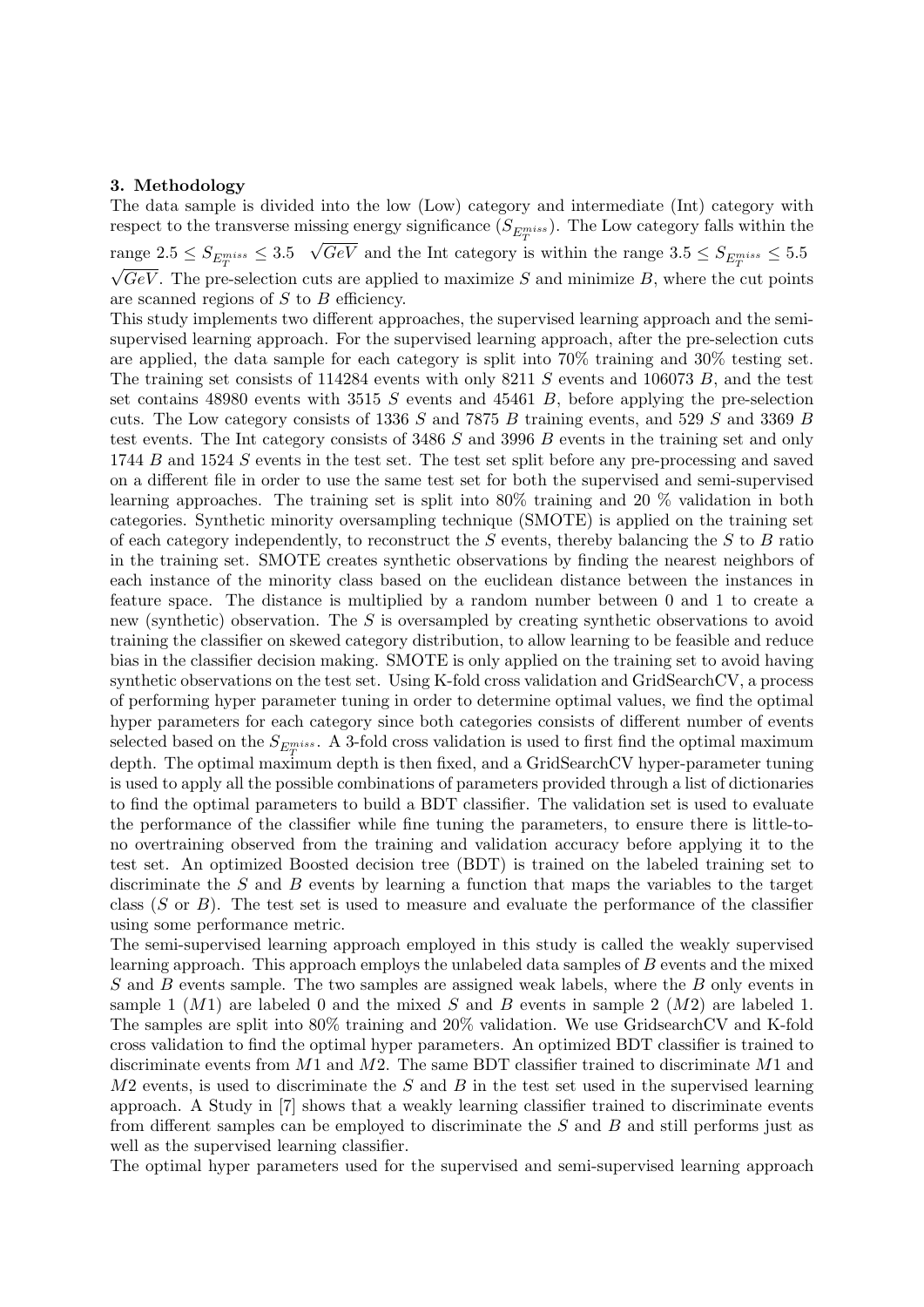|                     | Low category    |                     | Int category    |                     |
|---------------------|-----------------|---------------------|-----------------|---------------------|
| Supervised BDT      | Hyper parameter | Sample Distribution | Hyper parameter | Sample Distribution |
|                     | N-estimators    | 700                 | N-estimators    | 800                 |
|                     | Max-Depth       |                     | Max-Depth       |                     |
|                     | Learning rate   | 0.01                | Learning rate   | 0.01                |
|                     | Subsample       | 0.75                | Subsample       | 0.75                |
| Semi-supervised BDT | Hyper parameter | Sample Distribution | Hyper-parameter | Sample Distribution |
|                     | N-estimators    | 900                 | N-estimators    | 1200                |
|                     | Max-Depth       |                     | Max-Depth       |                     |
|                     | Learning rate   | 0.01                | Learning rate   | 0.01                |
|                     | Subsample       | 0.75                | Subsample       | 0.75                |

for both the Low category and Int category are listed in Table 2.

Table 2. Supervised Learning and Semi-supervised Learning Hyper parameters

# 4. Results and Discussion

The performance of the BDT classifier is measured using a receiver operating characteristic curve and the distributions of the train and test output. Accuracy is not a reliable metric for this study since the data is imbalanced. The supervised learning BDT output distributions shown in Figure 1 shows how well the classifier can discriminate  $S$  and  $B$  events on the Low category. The Distribution on the left demonstrate the  $S$  and  $B$  discrimination achieved when training the classifier, and the distribution on the Right, demonstrate the  $S$  and  $B$  discrimination achieved on unseen test set. The blue distribution shows the  $B$  and the red distribution is the  $S$ . Both the train and test distributions show that the classifier achieved a good discrimination with the  $B$  shifted towards the Left and  $S$  shifted towards the Right of the plot. The train distributions shows a slightly better discrimination when compared to the test distributions.



Figure 1. Low Category Train (Left) and Test (Right) Distributions

The distributions in Figure 2 show that the Int category classifier also achieves a good discrimination capacity on both the training and testing distribution, with the the testing distribution consistent with the shape of the training distribution. However, the training achieves better separation as compared to the test, which implies that the classifier is slightly overtraining.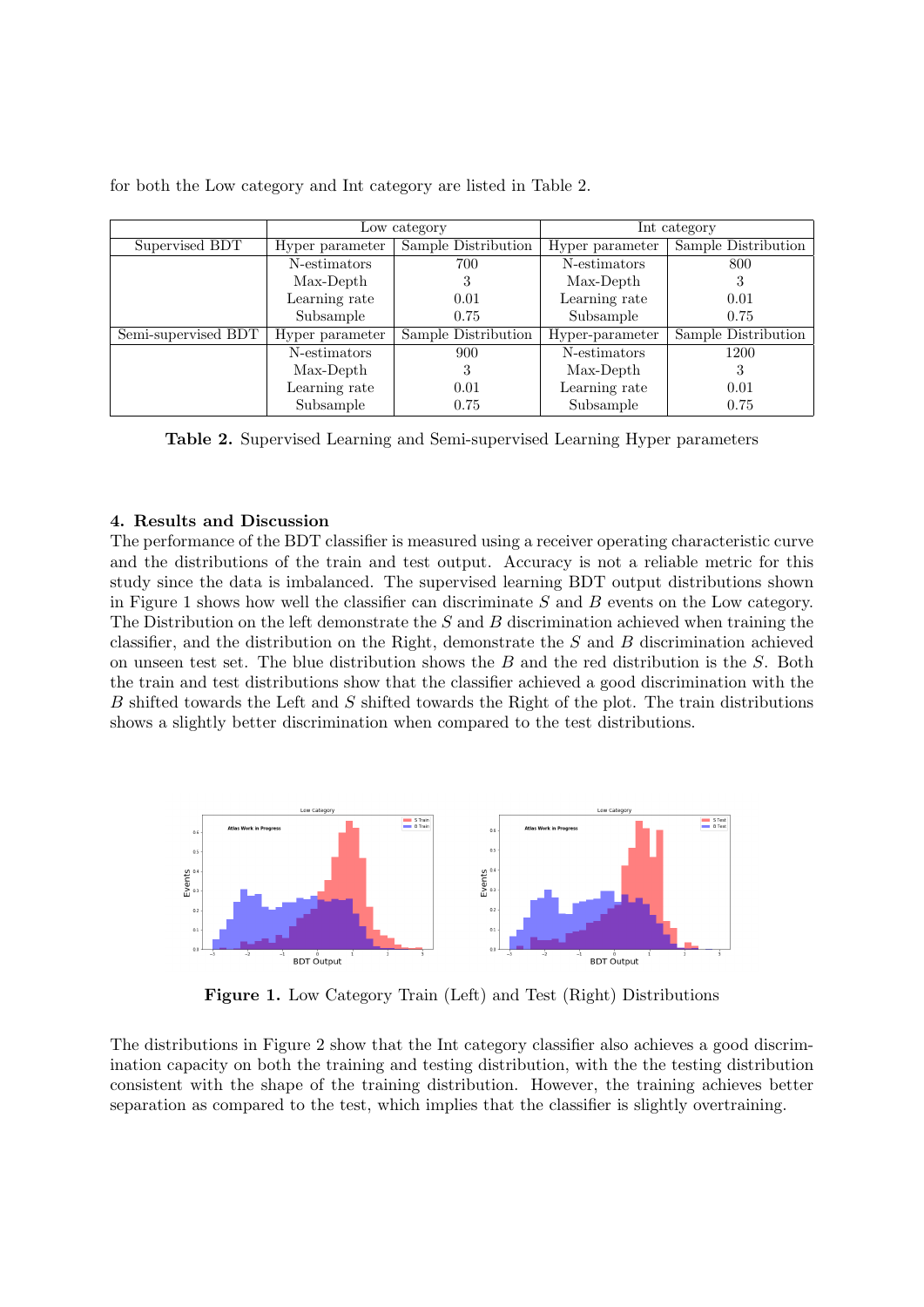

Figure 2. Int Category Train (Left) and Test (Right) Distributions

Both the Low category and Int category can generalize well when given unseen test set, however, both classifiers misclassifies some of the events, demonstrated by the overlapping of the S and B events. The test output distribution achieved by both the Low and Int categories, are similar to the output distributions of the classifier during training. A cut can be applied on the distributions to maximize  $S$  and minimize  $B$  without loosing a lot of  $S$  events.

The receiver operating characteristic (ROC) curve in Figure 3, is a plot of background rejection against signal efficiency, which measures how well the classifier can discriminate between the S and B events. The black dotted line is the non-discriminatory line, the red and blue curves represents the Int category and Low category, respectively. The non-discriminatory represent the behavior of a random classifier. The region below the non-discriminatory represent the performance of a poor classifier and the region above the non-discriminatory represent the performance of a good classifier, with a very good classifier extended towards the top right corner. The curves for both the Low category and Int category are extended towards the upper right, showing that the classifier is correctly classifying the test set with less uncertainty in the results, thereby maximizing background rejection. The BDT classifier has a significant performance from the non-discriminatory line, with both the Low category and Int category classifiers achieving area under the curve (AUC) of 79%, which represents the discrimination capacity. Both the classifiers achieved 79% discrimination capacity on test set, with 21% likelihood of misclassifying the events. This means that when the classifier is given new test set, it can correctly classify 79% of the events and misclassify 21% of the events, as seen from the output distributions demonstrated by the overlapping of the S and B events.



Figure 3. Supervised learning ROC curve. The red curve and blue curve represents the performance of the classifier on the Int category and Low category, respectively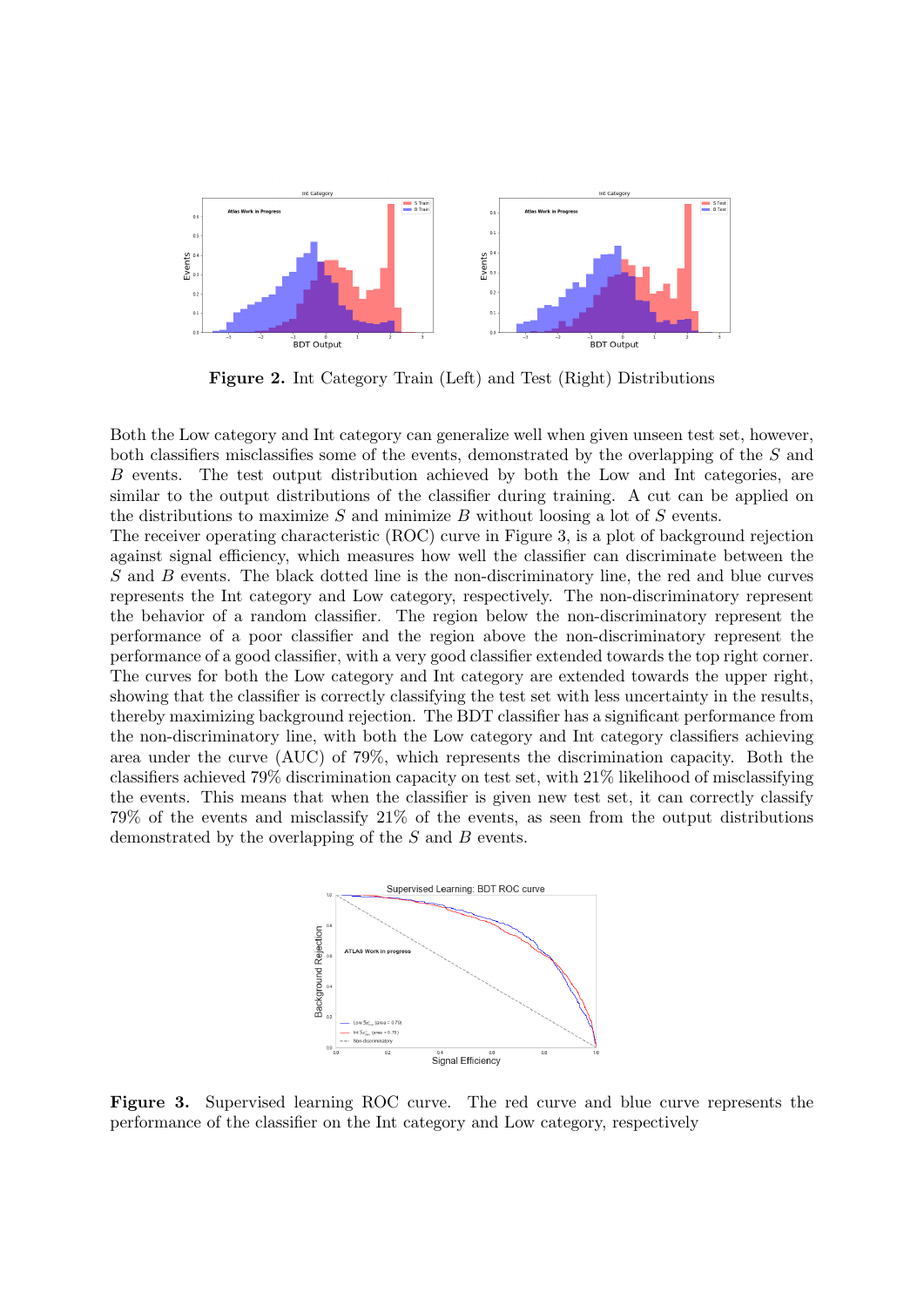The output distributions in Figure 4 and Figure 5 represent the weakly supervised learning BDT training output of  $M1$  and  $M2$  (Left) and the performance of the BDT classifier when predicting the test  $S$  and  $B$  (Right). The blue and red distributions on the Left are the  $M1$ train and M2 train, respectively. The blue and red plots on the Right distributions shows the how well the classifier performed when discriminating  $B$  and  $S$ , respectively. The Low category output distributions in Figure 4 show that the classifier could slightly discriminate M1 and M2 during training, however, the performance of the classifier improved when same BDT classifier is used to discriminate S and B.



Figure 4. Weakly supervised BDT output for the Low category

The Int category output distributions in Figure 5 below show that the BDT classifier achieved a good separation when trained to discriminate M1 and M2, and achieved similar performance when given new test set of  $S$  and  $B$  events. The  $S$  and  $B$  output distributions on both the Low and Int categories shows that a classifier can be trained on weak labeled samples, and then used to discriminate  $S$  and  $B$  events and still achieves performance similar to that of supervised learning. The distributions show that a cut can be applied on the S and B distributions to maximize the  $S$  and minimize  $B$  without loosing a lot of  $S$  events.



Figure 5. Weakly supervised BDT output for the Int category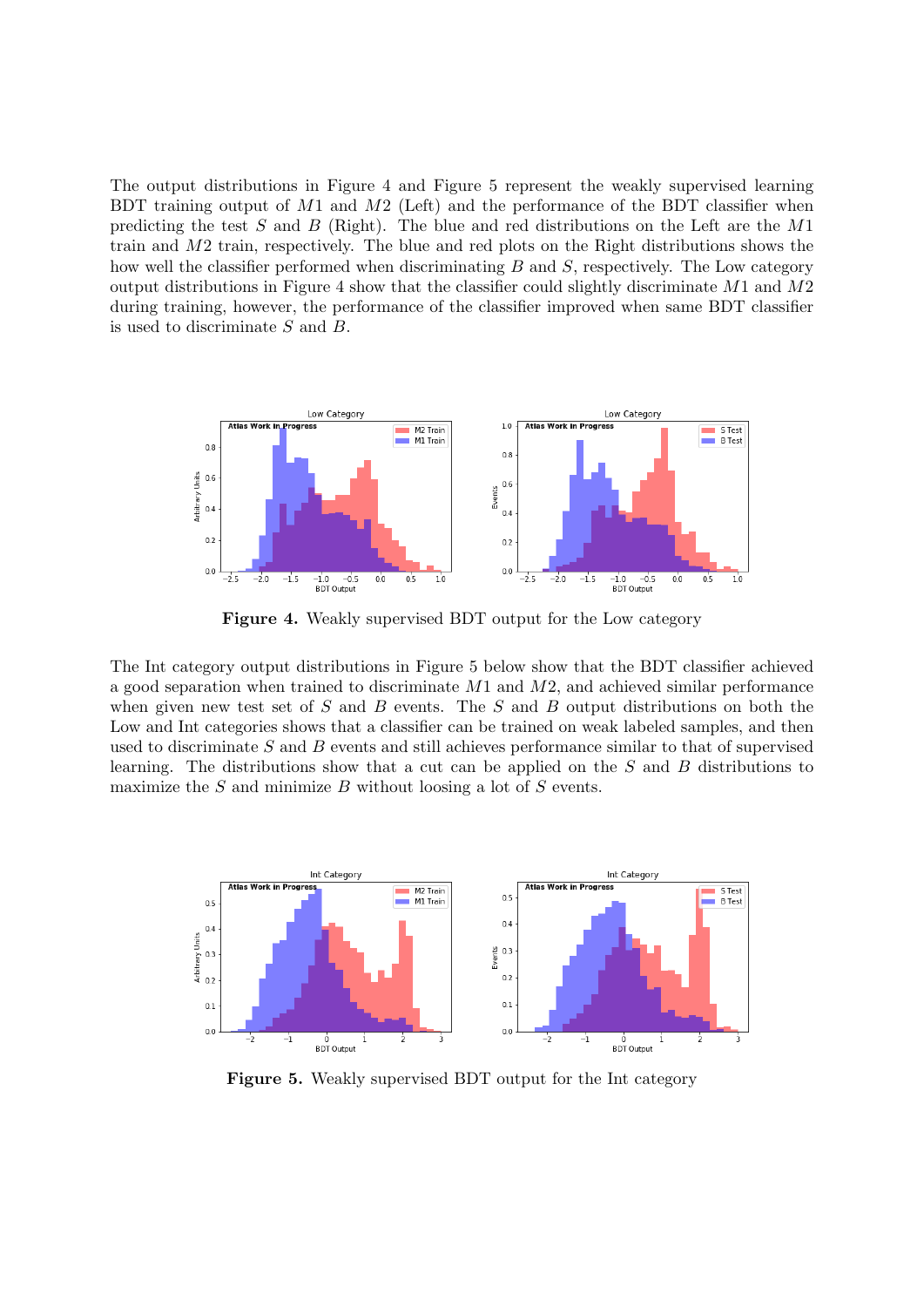The ROC curve in Figure 6 shows the performance of the weakly learning classifier when classifying the  $S$  and  $B$  events. The same weakly learning classifiers trained to discriminate M1 and M2 events on the Low category and Int category are applied to discriminate the S and B events from the supervised learning test set. The ROC curves show that the weakly supervised learning approach performs well in classifying  $S$  and  $B$  on the Low and Int categories, with AUC of 78% and 78%, respectively. The ROC AUC show that the two classifiers can achieve 78% discrimination capacity on unseen test set, which means there is a 22% likelihood of misclassifying the  $S$  and  $B$  events.



Figure 6. Weakly supervised ROC curve

The output distributions and ROC curves on the Low and Int categories show that the classifiers can discriminate S and B events with  $79\%$  and  $78\%$  discrimination capacity using supervised learning and weakly supervised learning, respectively. This means that a cut can be applied where there is maximum  $B$  and less  $S$  to disregard the  $B$  without loosing a lot of  $S$  events. An ideal discrimination capacity means that when a cut is applied to maximize  $S$  and minimize B, only insignificant amount of S statistics will be lost and less B events overlapping the S region, thereby improving the purity of the S. The good performance achieved with the weakly supervised learning shows that the approach can perform almost as good as the supervised learning approach. However, the good performance may be due to the weakly supervised learning classifier looking at the statistical fluctuations of the  $S$  events in  $M2$ , thereby classifying correctly new S events. This means that with a significant amount of S events in  $M2$ , the classifier may learn to discriminate M1 and only S in M2, since both B events in M1 and M2 share similar statistics. To further check if the performance of the weakly supervised classifier is similar to the performance of the supervised learning, we will inject  $1/10$  of the S on the mass-window B. This way, the signal is insignificant and the classifier will learn to discriminate the mass-window in  $M2$  events from the side-band  $B$  in  $M1$ . A good performance with a small amount of  $S$  injected, will prove that the weakly supervised learning approach performance matches the supervised learning approach performance.

#### 5. Future Work

To improve the performance of the semi-supervised approach, deep learning algorithms will be applied to cluster the  $S$  and  $B$  events. Deep neural network will be implemented to train the weak labeled samples, and the same classifier trained on weak labeled samples will be applied to discriminate signal and background from the supervised learning test set. Four vectors of the particles will be added as variables to improve the performance.